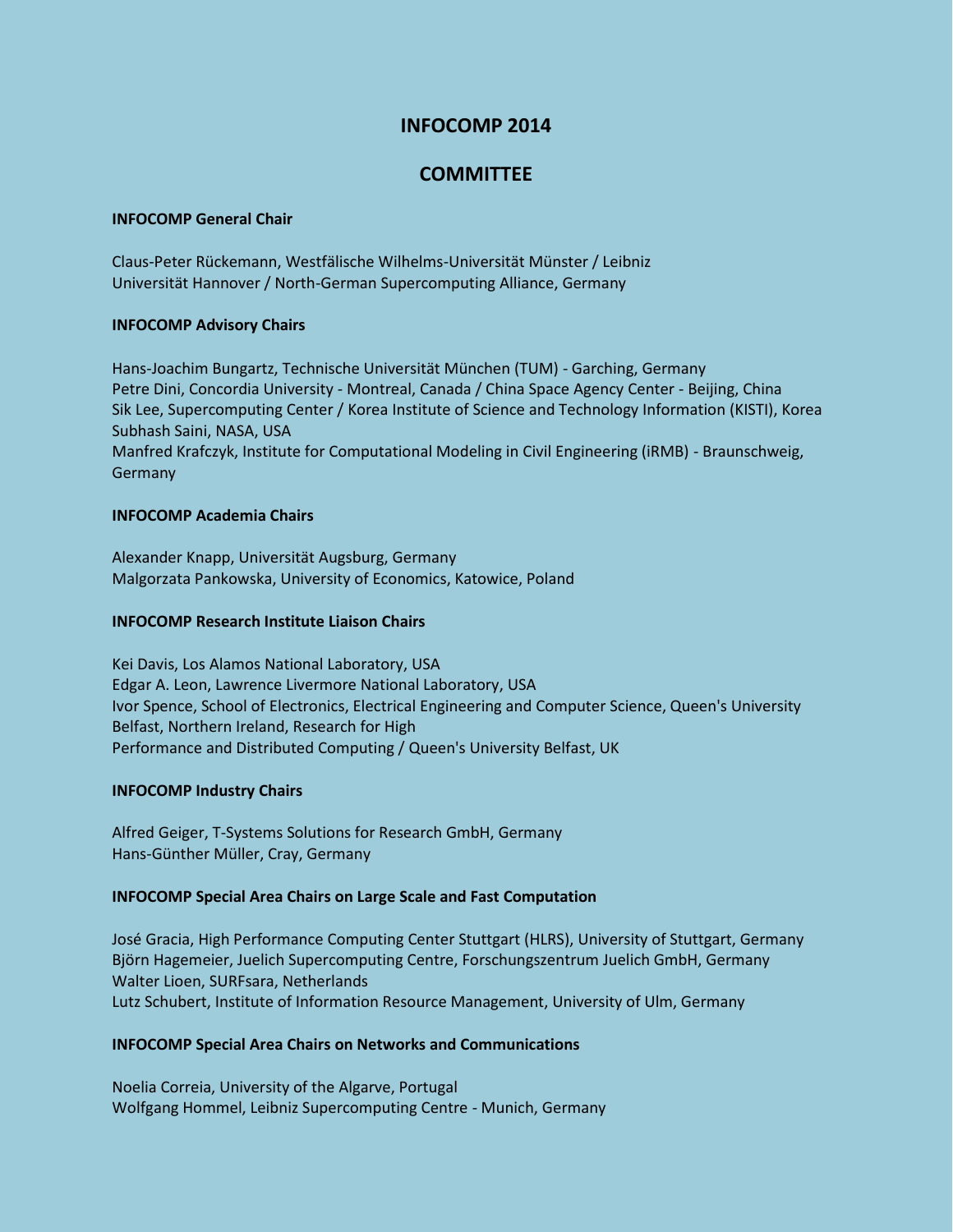## **INFOCOMP Special Area Chairs on Advanced Applications**

Bernhard Bandow, Max Planck Institute for Solar System Research (MPS), Göttingen, Germany Diglio A. Simoni, RTI International - Research Triangle Park, USA

## **INFOCOMP Special Area Chairs on Evaluation Context**

Dominic Eschweiler, Frankfurt Institute for Advanced Studies (FIAS), Germany Huong Ha, University of Newcastle, Australia (Singapore campus) Philipp Kremer, German Aerospace Center (DLR), Institute of Robotics and Mechatronics, Oberpfaffenhofen, Germany

## **INFOCOMP Special Area Chairs on Biometry**

Ulrich Norbisrath, Nazarbayev University, Kazakhstan / BIOMETRY.com, Switzerland

# **INFOCOMP 2014 Technical Program Committee**

Wassim Abu Abed, Institute for Computational Modelling in Civil Engineering - Technische Universität Braunschweig, Germany Ajith Abraham, Machine Intelligence Research Labs (MIR Labs), USA Mehmet Aksit, University of Twente, Netherlands Ali I. Al Mussa, King Abdulaziz City for Science and Technology (KACST), Saudi Arabia Angelos-Christos Anadiotis, School of Electrical and Computer Engineering (SECE), National Technical University of Athens (NTUA), Greece Daniel Andresen, Kansas State University, USA Bernadetta Kwintiana Ane, Institute of Computer-aided Product Development Systems, Universitaet Stuttgart, Germany Douglas Archibald, University of Ottawa, Canada John Ashley, NVIDIA Corporation, USA Hazeline U. Asuncion, University of Washington, Bothell, USA Simon Reay Atkinson, The University of Sydney, Australia Bernhard Bandow, Max Planck Institute for Solar System Research (MPS), Göttingen, Germany Khalid Belhajjame, Université Paris Dauphine, France Belgacem Ben Youssef, King Saud University Riyadh, KSA / Simon Fraser University Vancouver, British Columbia, Canada Martin Berzins, University of Utah, USA Rupak Biswas, NASA Ames Research Center, USA Rim Bouhouch, National Engineering School of Tunis, Tunisia Steffen Brinkmann, High Performance Computing Centre Stuttgart (HLRS), Germany Elzbieta Bukowska, Poznan University of Economics, Poland Hans-Joachim Bungartz, Technische Universität München (TUM) - Garching, Germany Diletta Romana Cacciagrano, Computer Science Division, School of Science and Technology, University of Camerino, Italy Xiao-Chuan Cai, University of Colorado Boulder, USA Elena Camossi, European Commission, Joint Research Centre, Institute for the Protection and Security of the Citizen (IPSC) - Ispra, Italy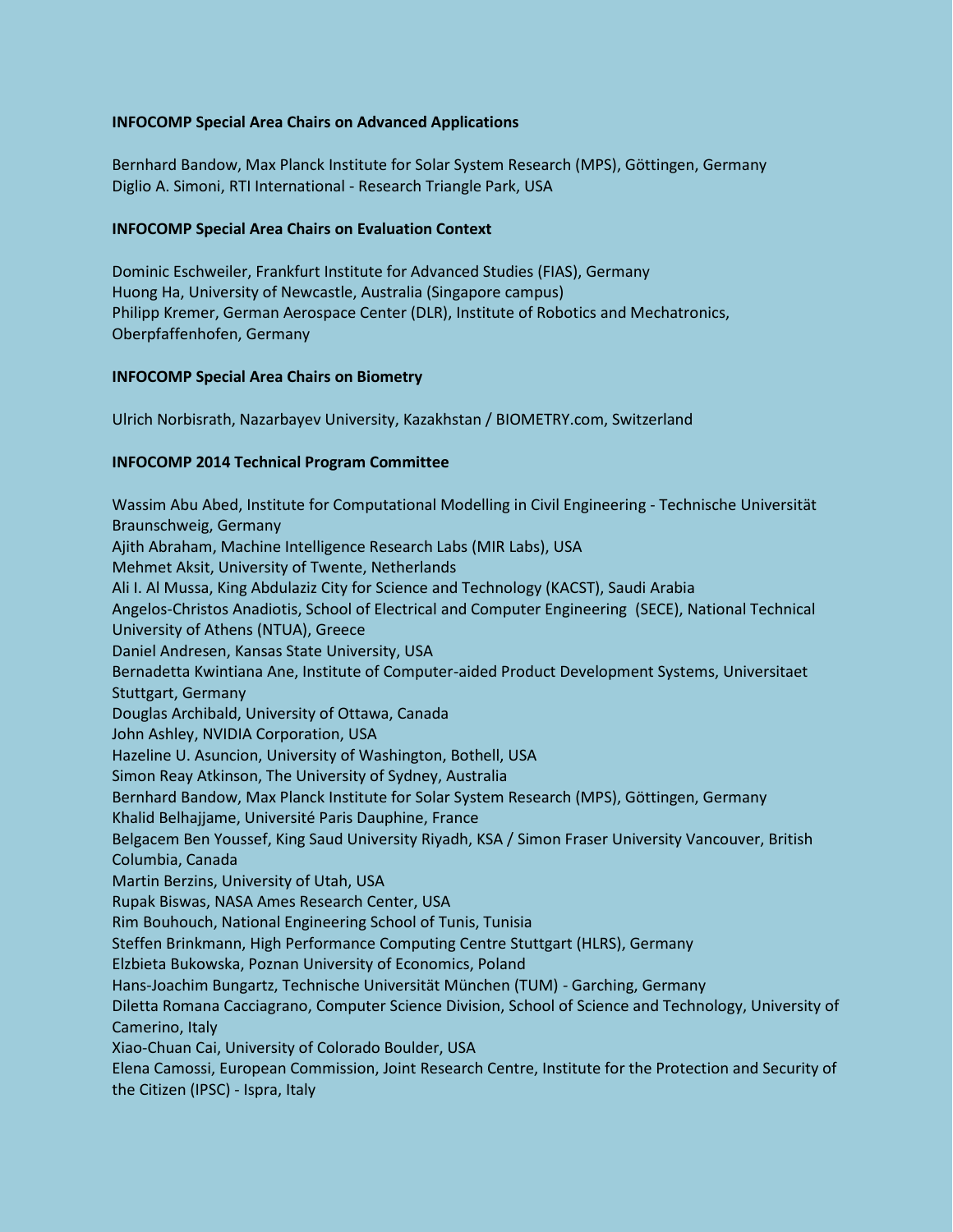Antonio Martí Campoy, Universitat Politècnica de València, Spain Laura Carrington, University of California, San Diego/ San Diego Supercomputer Center, USA Emre Celebi, Louisiana State University in Shreveport, USA Hsi-Ya Chang, National Center for High-Performance Computing (NCHC), Taiwan Jian Chang, Bournemouth University, UK Chien-Hsing Chou, Tamkang University, Taiwan Jerry Chi-Yuan Chou, National Tsing Hua University, Taiwan Noelia Correia, University of Algarve, Portugal Kei Davis, Los Alamos National Laboratory / Computer, Computational, and Statistical Sciences Division, USA Sergio De Agostino, Sapienza University-Rome, Italy Vieri del Bianco, Università dell'Insubria, Italia Šandor Dembitz, University of Zagreb, Faculty of Electrical Engineering and Computing, Croatia Amine Dhraief, University of Kairouan, Tunisia Beniamino Di Martino, Dipartimento di Ingegneria dell'Informazione, Seconda Università di Napoli, Italy Zhong-Hui Duan, University of Akron, USA Truong Vinh Truong Duy, JAIST / University of Tokyo, Japan Dominic Eschweiler, Frankfurt Institute for Advanced Studies (FIAS), Germany Jürgen Falkner, Fraunhofer-Institut für Arbeitswirtschaft und Organisation IAO, Stuttgart, Germany Sara de Freitas, Curtin University, Australia Dariusz Frejlichowski, West Pomeranian University of Technology, Poland Munehiro Fukuda, Division of Computing and Software Systems, School of Science, Technology Engineering, and Math, University of Washington, Bothell, USA Marcelo Garcia, Cray Inc., Germany Marta Gatius, Technical University of Catalonia, Spain José Gracia, High Performance Computing Center Stuttgart (HLRS), University of Stuttgart, Germany Alfred Geiger, T-Systems Solutions for Research GmbH, Germany Andy Georgi, Dresden University of Technology, Germany Birgit Frida Stefanie Gersbeck-Schierholz, Leibniz Universität Hannover/Certification Authority University of Hannover (UH-CA), Germany Franca Giannini, Consiglio Nazionale delle Ricerche - Genova, Italy Fabio Gomes de Andrade, Federal Institute of Science, Education and Technology of Paraíba, Brazil Carina González, University of La Laguna, Spain Conceicao Granja, Tromsø Telemedicine Laboratory - Norwegian Centre for Telemedicine, University Hospital of North Norway, Tromsø, Norway Richard Gunstone, Bournemouth University, UK Huong Ha, University of Newcastle, Australia (Singapore campus) Björn Hagemeier, Juelich Supercomputing Centre, Forschungszentrum Juelich GmbH, Germany Malgorzata Hanzl, Technical University of Lodz, Poland Abbas Hijazi, Lebanese University, Lebanon Daniel Holmes, University of Edinburgh, UK Wolfgang Hommel, Leibniz Supercomputing Centre - Munich, Germany Jiman Hong, Soongsil University - Seoul, Korea Tzyy-Leng Horng, Feng Chia University, Taiwan Friedrich Hülsmann, Gottfried Wilhelm Leibniz Bibliothek - Hannover, Germany Chih-Cheng Hung, Southern Polytechnic State University, USA Udo Inden, Cologne University of Applied Sciences, Research Centre for Applications of Intelligent Systems (CAIS), Germany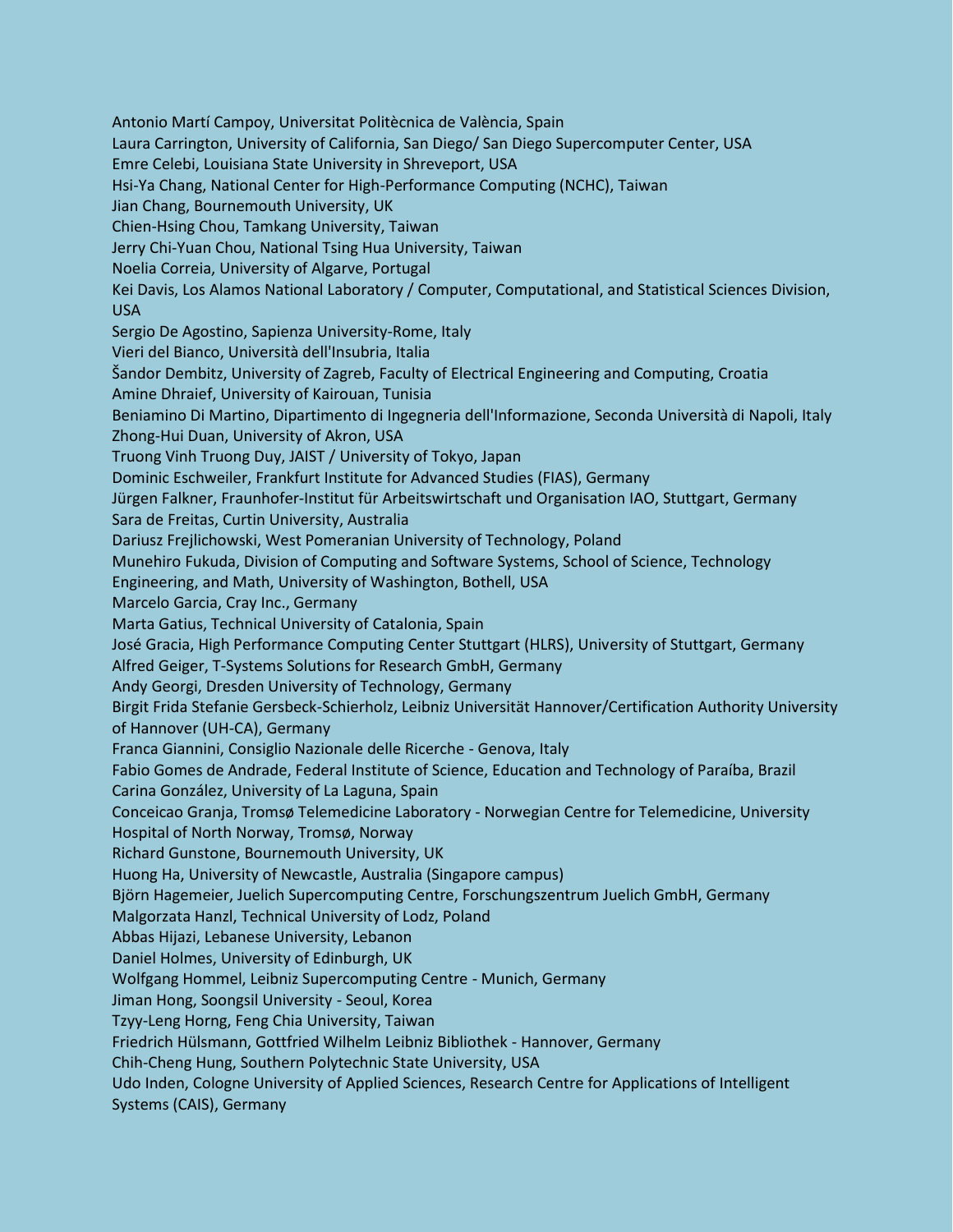Jinyuan Jia, Tongji University, China Kai Jiang, Shanghai Supercomputer Center, China Seifedine Kadry, American University of the Middle East, Kuwait David Kaeli, Northeastern University, USA Izabela Karsznia, University of Warsaw, Department of Cartography, Warsaw, Poland Christos Kartsaklis, Oak Ridge National Laboratory (ORNL), USA Stavros Kassinos, University of Cyprus, Cyprus Takahiro Kawamura, Toshiba Corporation, Japan Abdelmajid Khelil, Huawei Research, Germany Jinoh Kim, Texas A&M University-Commerce, USA Marie Kim, Electronics and Telecommunications Research Institute (ETRI), Republic of Korea Alexander Kipp, Robert Bosch GmbH., Germany Christos Kloukinas, City University London, UK Alexander Knapp, University of Augsburg, Germany Manfred Krafczyk, Institute for Computational Modeling in Civil Engineering (iRMB), Braunschweig, Germany Philipp Kremer, German Aerospace Center (DLR) / Institute of Robotics and Mechatronics - Oberpfaffenhofen, Germany Herbert Kuchen, Westfälische Wilhelms-Universität Münster, Institut für Wirtschaftsinformatik, Praktische Informatik in der Wirtschaft, Münster, Germany Michael Lang, Los Alamos National Lab, USA Robert S. Laramee, Swansea University, UK Sik Lee, Supercomputing Center / Korea Institute of Science and Technology Information (KISTI), Korea Paulo Leitão, Polytechnic Institute of Braganca, Portugal Edgar A. Leon, Lawrence Livermore National Laboratory, USA Walter Lioen, SURFsara, Netherlands Yanting Li, Kyushu Institute of Technology, Iizuka, Japan Fotis Liarokapis, Coventry University, UK Georgios Lioudakis, National Technical University of Athens (NTUA), Greece Frank Löffler, Louisiana State University, USA Darrell Long, University of California, USA Joan Lu, Informatics, University of Huddersfield, UK Richard Lucas, University of Canberra and Charles Sturt University, Australia Teng Ma, NetApp Inc., USA Tony Maciejewski, Colorado State University, USA Janna L. Maltseva, Lavrentyev Institute of Hydrodynamics, Novosibirsk, Russia Dirk Malzahn, OrgaTech, Lunen, Germany Suresh Marru, Indiana University, USA Nikolaos Matsatsinis, Technical University of Crete, Greece Lois Curfman McInnes, Mathematics and Computer Science Division - Argonne National Laboratory, USA Igor Melatti, Sapienza Università di Roma, Rome, Italy Despina Meridou, School of Electrical and Computer Engineering (SECE), National Technical University of Athens (NTUA), Greece Jelena Mirkovic, Center for Shared Decision Making and Collaborative Care Research, Oslo University Hospital, Norway Hans-Günther Müller, Cray, Germany Marian Mureșan, Faculty of Mathematics and Computer Science, Babes-Bolyai University, Cluj-Napoca, Romania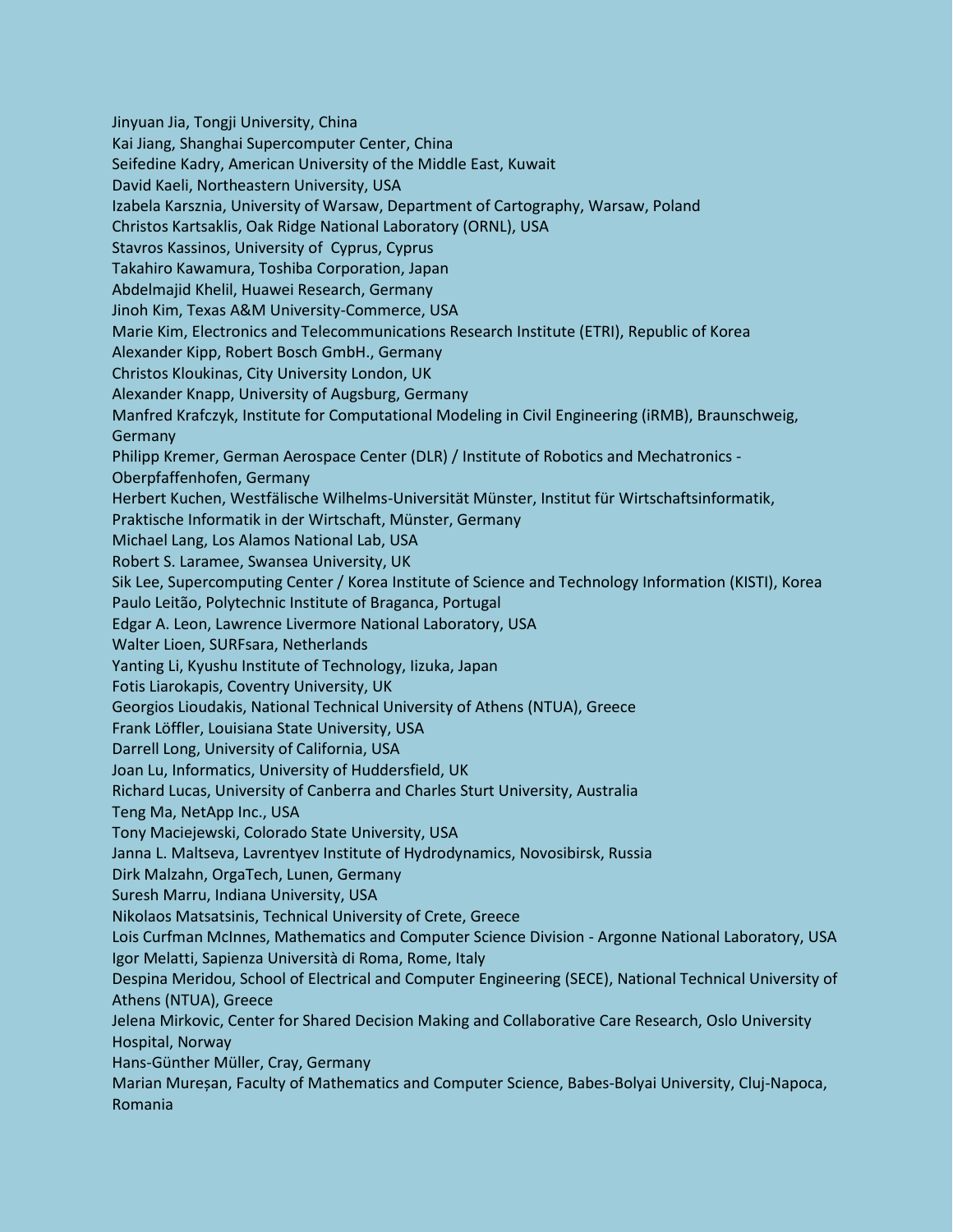Lena Noack, Royal Observatory of Belgium, Brussels, Belgium Ulrich Norbisrath, Nazarbayev University, Kazakhstan / BIOMETRY.com, Switzerland Krzysztof Okarma, West Pomeranian University of Technology, Poland Aida Omerovic, SINTEF, Norway Stephan Onggo, Lancaster University, UK Dhabaleswar K. (DK) Panda, Ohio State University, USA Malgorzata Pankowska, University of Economics - Katowice, Poland Maria Eleftheria Papadopoulou, National Technical University of Athens (NTUA), Greece Giuseppe Patané CNR-IMATI, Italy Raffaella Pavani, Department of Mathematics, Politecnico di Milano, Italy Rasmus Ulslev Pedersen, Dept. of IT Management, Embedded Software Laboratory, Copenhagen Business School, Denmark Guo Peiqing, Shanghai Supercomputer Center, China Ana-Catalina Plesa, German Aerospace Center, Institute of Planetary Research, Planetary Physics, Berlin, Germany Matthias Pocs, Stelar Security Technology Law Research, Germany Mario Porrmann, Center of Excellence Cognitive Interaction Technology - Bielefeld University, Germany Thomas E. Potok, Computational Data Analytics Group, Oak Ridge National Laboratory, USA Giovanni Puglisi, University of Catania, Italy Iouldouz Raguimov, York University, Canada Mohamed A. Rashed, Department of Geophysics, Faculty of Earth Sciences, King Abdulaziz University, Jeddah, Saudi Arabia Yenumula B. Reddy, Department of Computer Science, Grambling State University, USA Theresa-Marie Rhyne, Visualization Consultant, Durham, USA Sebastian Ritterbusch, Engineering Mathematics and Computing Lab (EMCL), Karlsruhe Institute of Technology (KIT), Germany Alessandro Rizzi, Università degli Studi di Milano, Italy Ivan Rodero, Rutgers University - Piscataway, USA Dieter Roller, University of Stuttgart, Director Institute of Computer-aided Product Development Systems - Stuttgart, Germany Claus-Peter Rückemann, WWU Münster / Leibniz Universität Hannover / HLRN, Germany H. Birali Runesha, University of Chicago, USA Subhash Saini, NASA, USA Lutz Schubert, Institute of Information Resource Management, University of Ulm, Germany Marla Schweppe, Rochester Institute of Technology, USA Isabel Schwerdtfeger, IBM, Germany Damián Serrano, University of Grenoble - LIG, France Gyuzel Shakhmametova, Ufa State Aviation Technical University, Russia Diglio A. Simoni, RTI International - Research Triangle Park, USA Theodore E. Simos, King Saud University & University of Peloponnese - Tripolis, Greece Happy Sithole, Center for High Performance Computing - Cape Town, South Africa Marc Snir, University of Illinois at Urbana Champaign, USA Marcin Sokól, Gdansk University of Technology, Poland Terje Sovoll, Tromsø Telemedicine Laboratory - Norwegian Centre for Telemedicine, University Hospital of North Norway, Tromsø, Norway Ivor Spence, School of Electronics, Electrical Engineering and Computer Science, Research for High Performance and Distributed Computing, Queen's University Belfast, UK Rolf Sperber, Embrace, HPC-Network Consulting, Germany